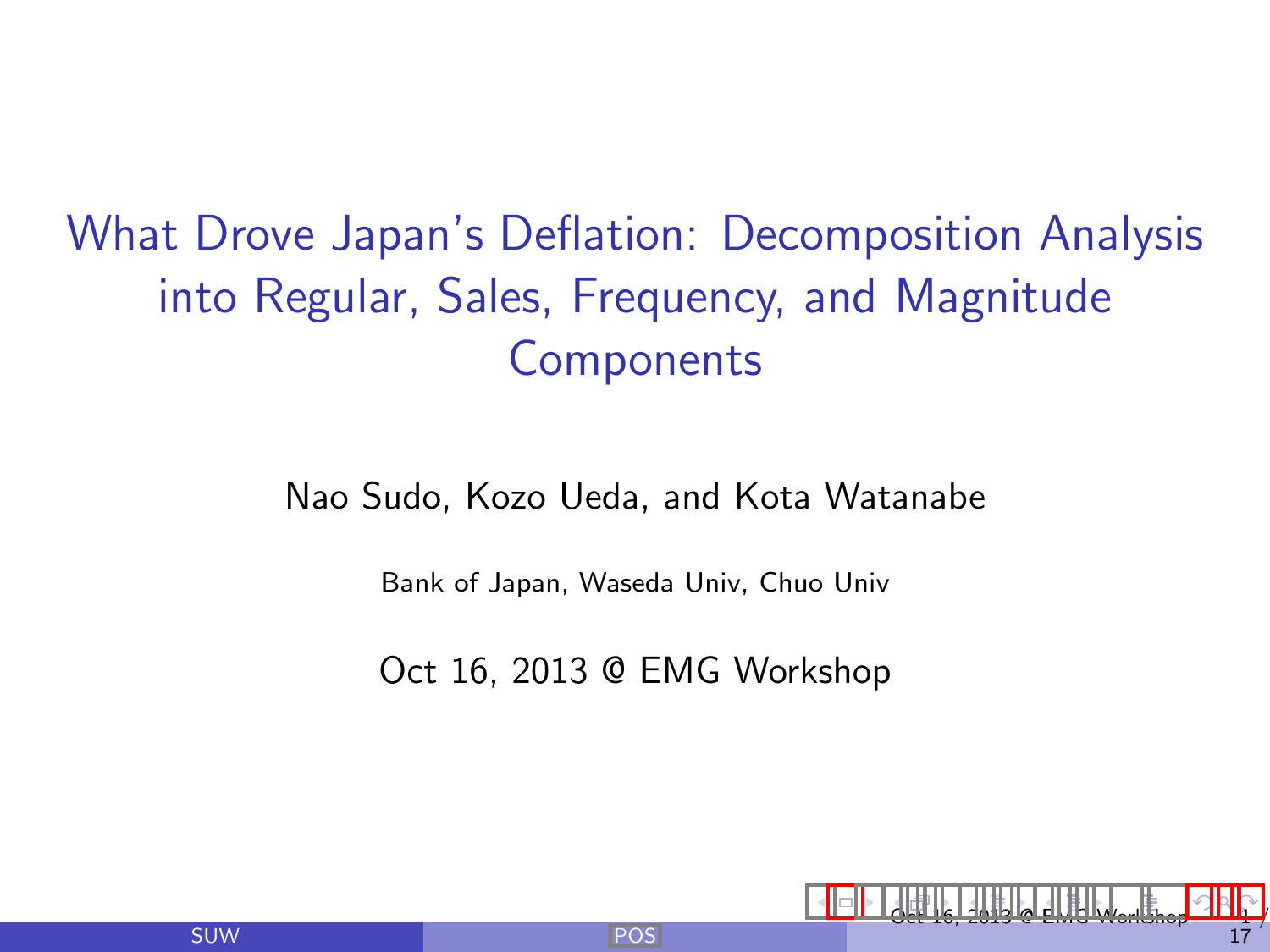Views expressed in this paper are those of the authors and do not necessarily reflect the official views of the Bank of Japan. All errors are our own.

<span id="page-1-0"></span>[O](#page-0-0)[ct 1](#page-1-0)[6,](#page-2-0) [201](#page-0-0)[3 @](#page-16-0) [EM](#page-0-0)[G W](#page-16-0)[ork](#page-0-0)[shop](#page-16-0) 2 / 2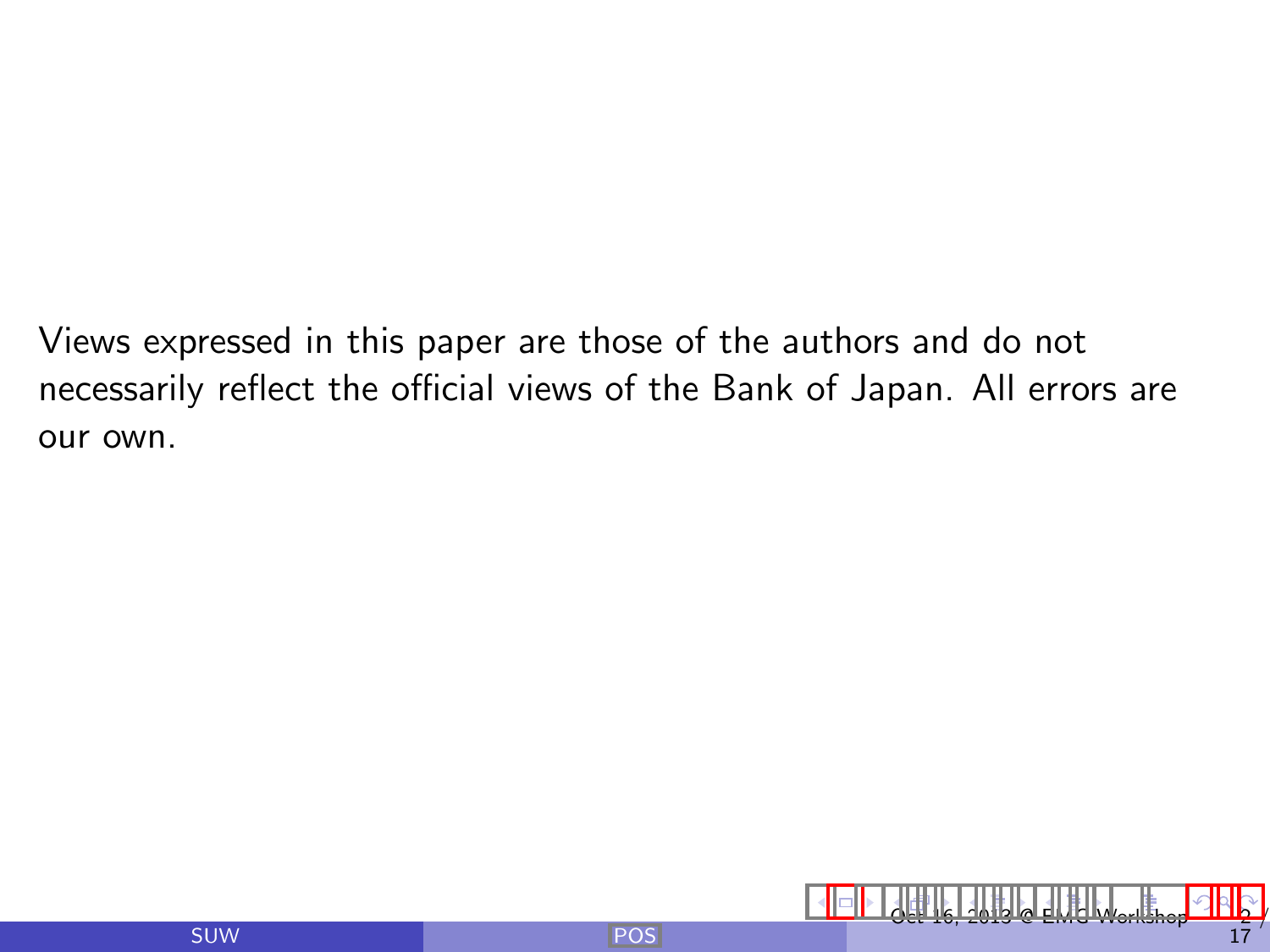### **Motivation**

#### Prolonged deflation during Japan's lost decades



<span id="page-2-0"></span> $\leftarrow$   $\Box$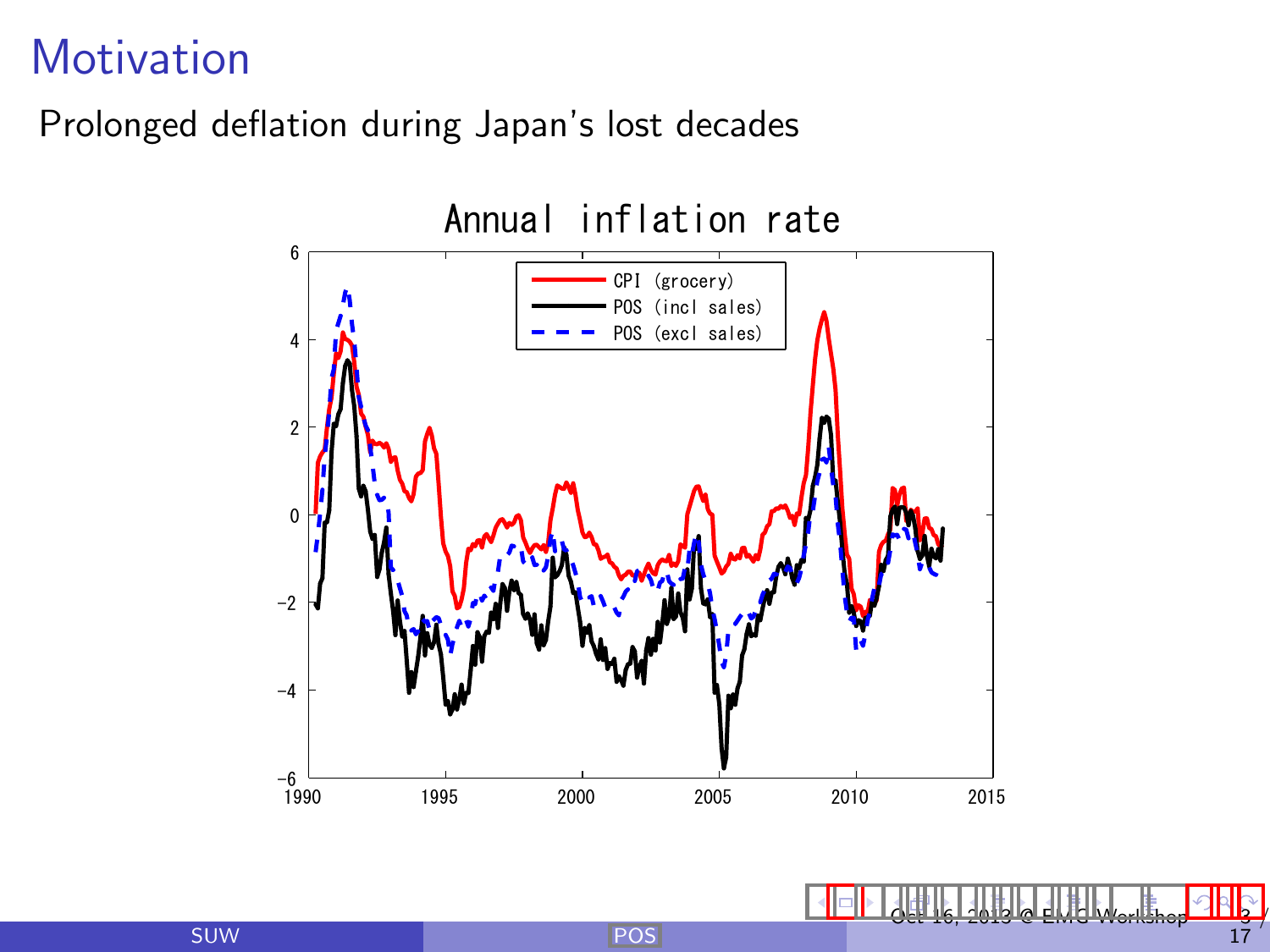### **Motivation**

- We aim to study what drove Japan's deflation.
- To this end, we employ daily scanner or Point of Sales (POS) data
	- $\blacktriangleright$  from 1988 to 2013
	- $\triangleright$  covering over 6 billion records
	- $\triangleright$  gathered by Nikkei Digital Media from various retail shops throughout Japan.
- We decompose inflation developments into
	- $\blacktriangleright$  (i) regular and temporary sales
	- $\triangleright$  (ii) the frequency and magnitude of price changes.

<span id="page-3-0"></span> $Oct$  $Oct$  1[6,](#page-4-0) [201](#page-0-0)3  $@$  [EM](#page-0-0)[G W](#page-16-0)[ork](#page-0-0)[shop](#page-16-0)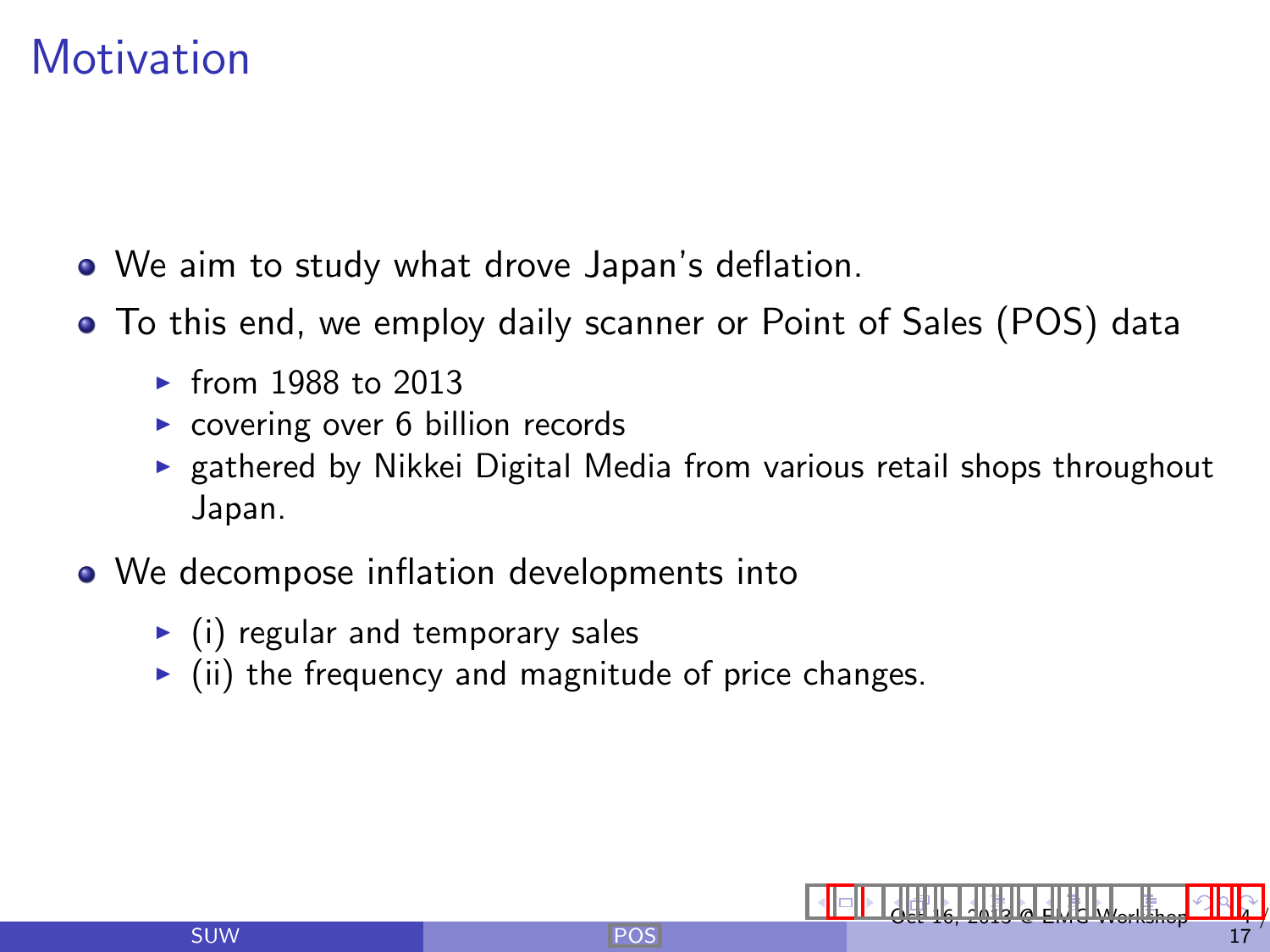## Summary Results

- **1** Extensive margin, in particular, the frequency of downward regular price changes matters for Japan's inflation fluctuations under deflation.
- **2** The importance of common shocks is large for regular-price components and the frequency of temporary sales, while idiosyncratic shocks matter for inflation fluctuations, in particular, for the change in magnitude of temporary sales.
- **3** The frequency of regular price changes and the frequency of temporary sales are both significantly correlated with macro variables such as hours worked and the lagging index of business cycles.

<span id="page-4-0"></span>[O](#page-3-0)[ct 1](#page-4-0)[6,](#page-5-0) [201](#page-0-0)[3 @](#page-16-0) [EM](#page-0-0)[G W](#page-16-0)[ork](#page-0-0)[shop](#page-16-0) 5 / 5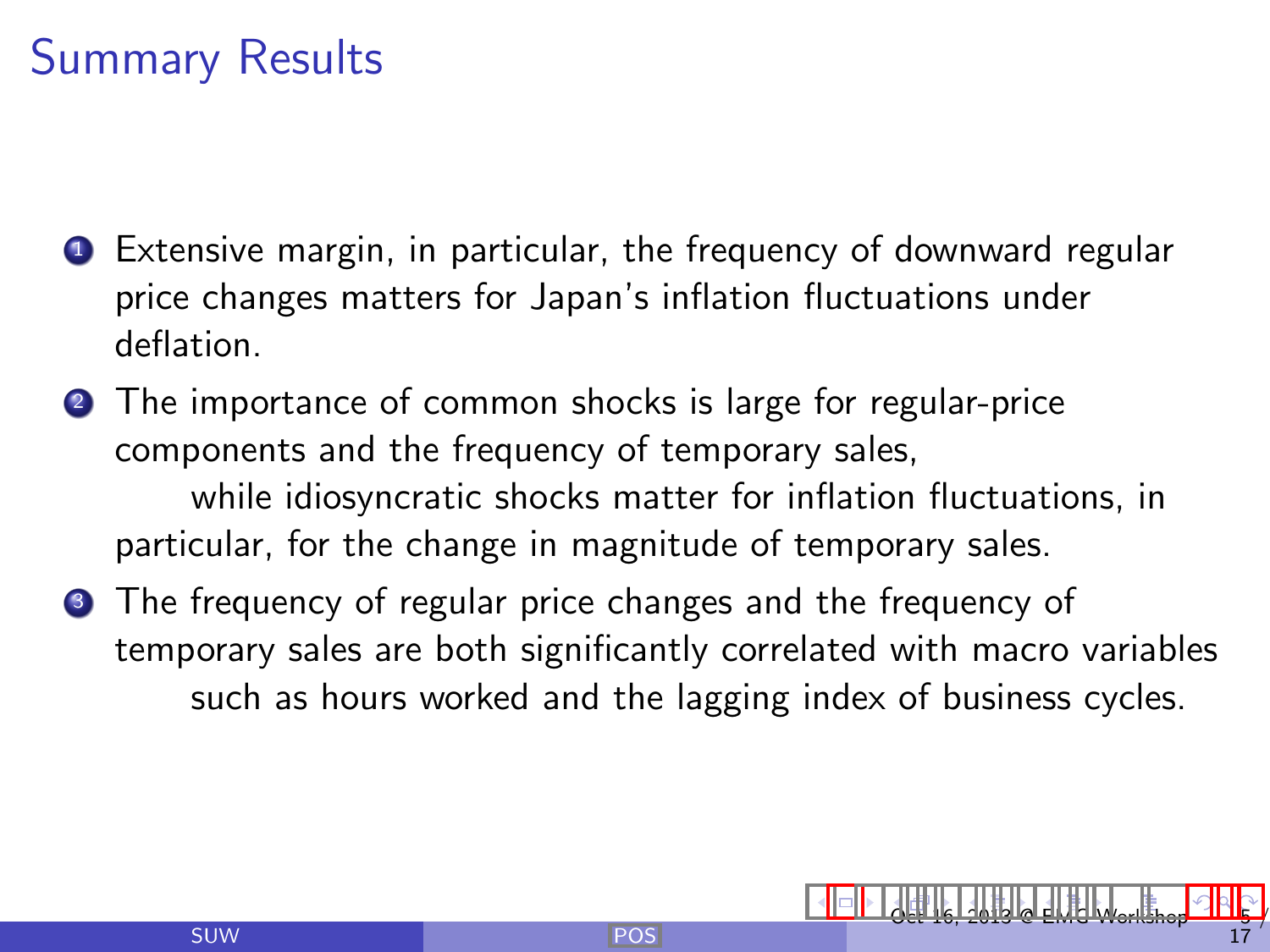# Decomposing Inflation Rate

<span id="page-5-0"></span>[O](#page-4-0)[ct 1](#page-5-0)[6,](#page-6-0) [201](#page-0-0)[3 @](#page-16-0) [EM](#page-0-0)[G W](#page-16-0)[ork](#page-0-0)[shop](#page-16-0) 6 /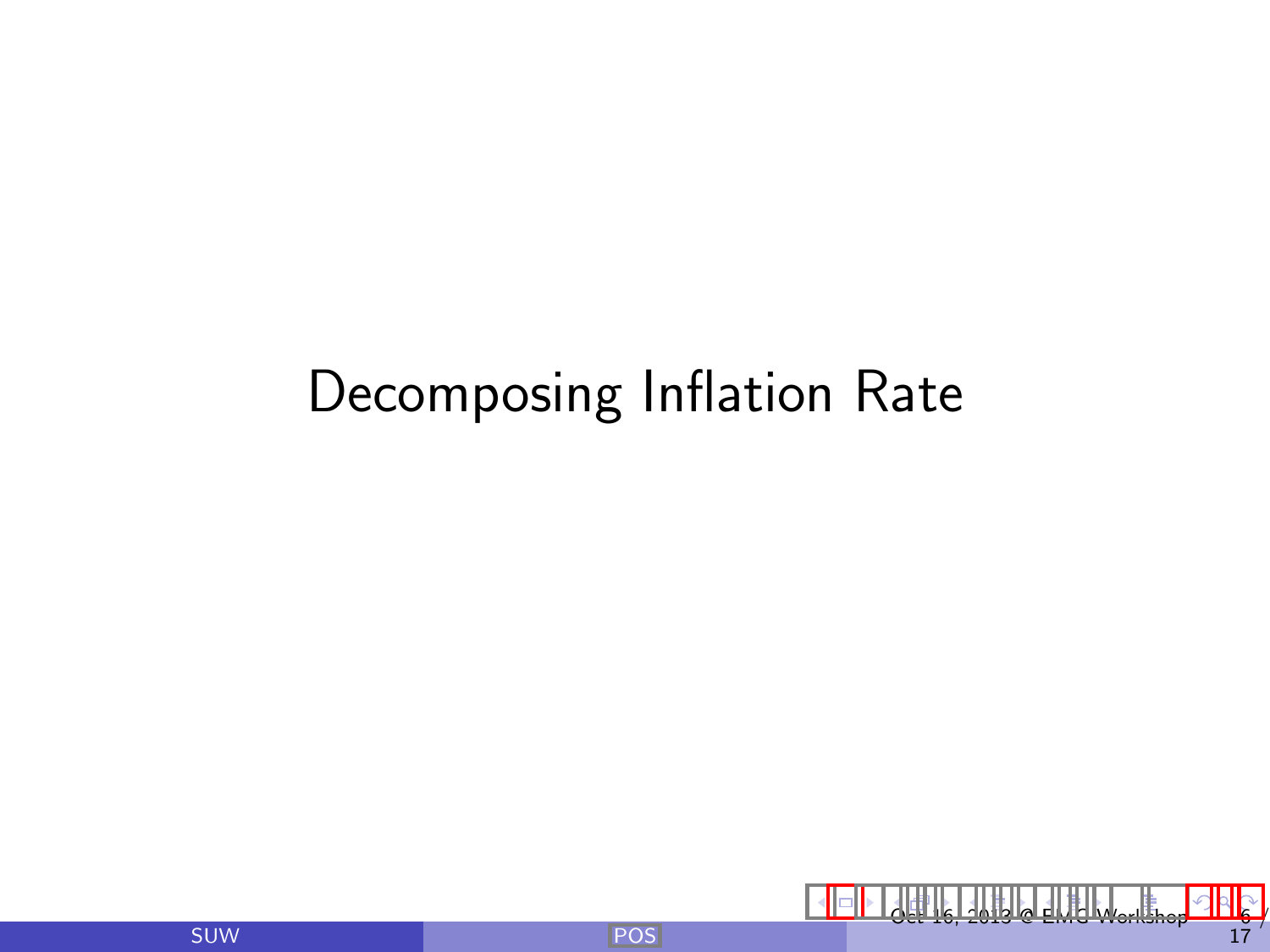### Formula (Extension of Klenow and Kryvtsov, 2008)

The POS inflation rate of 3-digit code item i,  $\pi_{i,t} = p_{i,t} - p_{i,t-1}$  is expressed as

$$
\pi_{i,t} = \frac{\sum_{j \in i} \omega_{j,t} I\{\Delta p'_{j,t} > 2\}}{\sum_{j \in i} \omega_{j,t} I\{\Delta p'_{j,t} \} \{\Delta p'_{j,t} \} \{D_{j,t}^r > 2\}} - \frac{\sum_{j \in i} \omega_{j,t} I\{\Delta p'_{j,t} > 2\}}{\sum_{j \in i} \omega_{j,t} I\{\Delta p'_{j,t} > 2\}} \\
+ \frac{\sum_{j \in i} \omega_{j,t} I\{\Delta p'_{j,t} < -2\}}{\sum_{j \in i} \omega_{j,t} I\{\Delta p'_{j,t} < -2\}} - \frac{\sum_{j \in i} \omega_{j,t} D_{j,t}^r I\{\Delta p'_{j,t} < -2\}}{\sum_{j \in i} \omega_{j,t} I\{\Delta p'_{j,t} < -2\}} \\
+ \frac{\sum_{j \in i} \omega_{j,t} I\{|p_{j,t} - p'_{j,t}| > 2\}}{\sum_{j \in i} \omega_{j,t}} - \frac{\sum_{j \in i} \omega_{j,t} (p_{j,t} - p'_{j,t}) I\{|p_{j,t} - p'_{j,t}| > 2\}}{\sum_{j \in i} \omega_{j,t} I\{|p_{j,t} - p'_{j,t}| > 2\}} \\
- \frac{\sum_{j \in i} \omega_{j,t} I\{|p_{j,t-1} - p'_{j,t-1}| > 2\}}{\sum_{j \in i} \omega_{j,t}} - \frac{\sum_{j \in i} \omega_{j,t} (p_{j,t-1} - p'_{j,t-1}) I\{|p_{j,t-1} - p'_{j,t-1}| > 2\}}{\sum_{j \in i} \omega_{j,t} I\{|p_{j,t-1} - p'_{j,t-1}| > 2\}} \\
+ \varepsilon_{i,t}.
$$
\n(1)

<span id="page-6-0"></span>[O](#page-5-0)[ct 1](#page-6-0)[6,](#page-7-0) [201](#page-0-0)[3 @](#page-16-0) [EM](#page-0-0)[G W](#page-16-0)[ork](#page-0-0)[shop](#page-16-0) 7 / 17

SUW [POS](#page-0-0)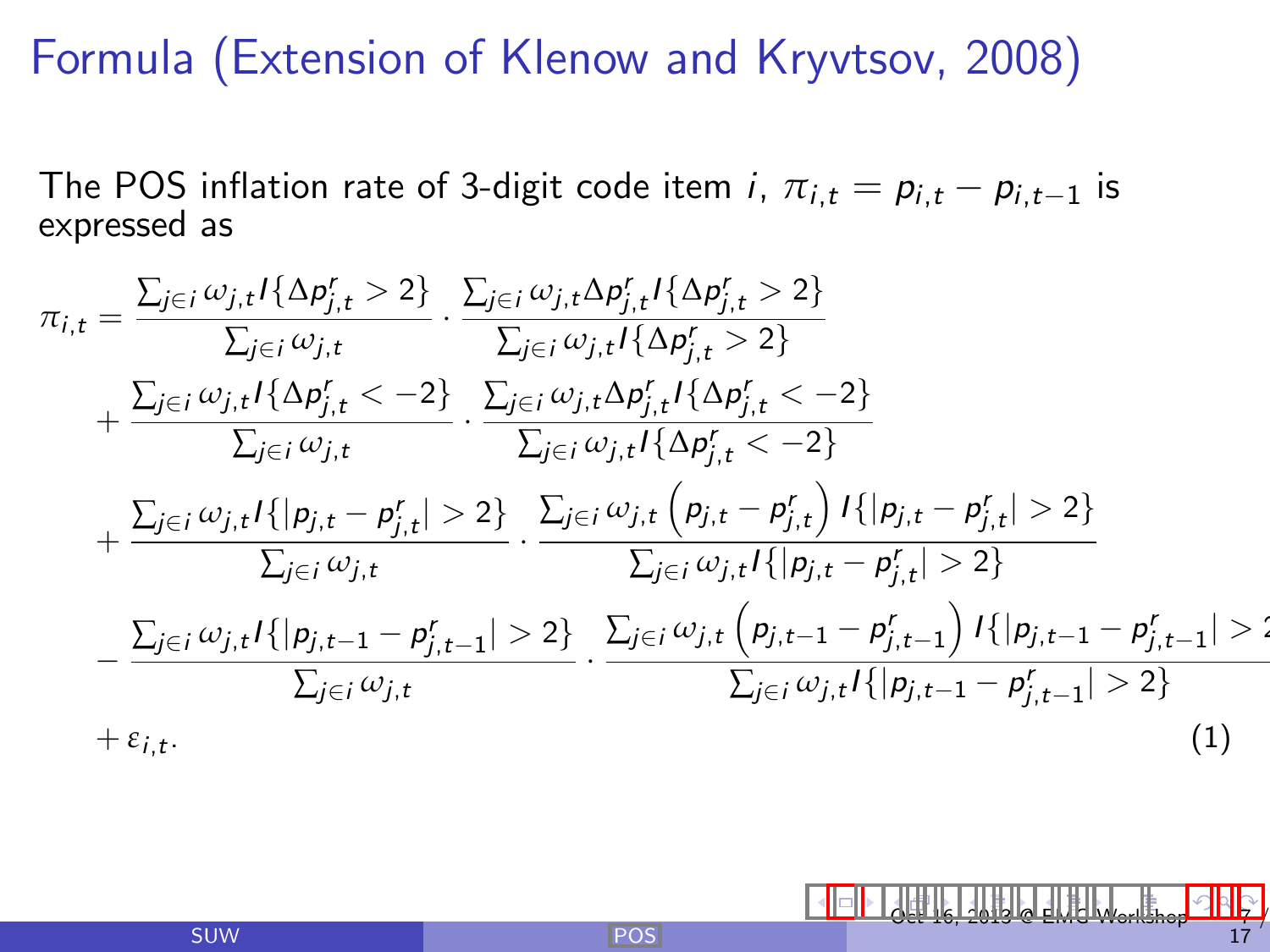### Formula

#### It is denoted by

$$
\pi_{i,t} \equiv f r_{i,t}^{r+} \cdot mg_{i,t}^{r+} + f r_{i,t}^{r-} \cdot mg_{i,t}^{r-} + f r_{i,t}^{s} \cdot mg_{i,t}^{s} - \tilde{r}^{s}_{i,t-1} \cdot \tilde{mg}_{i,t-1}^{s} + \varepsilon_{i,t}.
$$
\n(2)

<span id="page-7-0"></span>[O](#page-6-0)[ct 1](#page-7-0)[6,](#page-8-0) [201](#page-0-0)[3 @](#page-16-0) [EM](#page-0-0)[G W](#page-16-0)[ork](#page-0-0)[shop](#page-16-0) 8 / 8

#### It is approximated as

$$
\pi_{i,t} \simeq \left( fr_{i,t}^{r+} - \overline{fr_j^{r+}} \right) \cdot \overline{mg_i^{r+}} + \left( fr_{i,t}^{r-} - \overline{fr_j^{r-}} \right) \cdot \overline{mg_i^{r-}} \n+ \left( mg_{i,t}^{r+} - \overline{mg_i^{r+}} \right) \cdot \overline{fr_j^{r+}} + \left( mg_{i,t}^{r-} - \overline{mg_i^{r-}} \right) \cdot \overline{fr_j^{r-}} \n+ \left( fr_{i,t}^s - \tilde{fr}_{i,t-1}^s \right) \cdot \overline{mg_i^s} + \cdot \left( mg_{i,t}^s - \tilde{mg}_{i,t-1}^s \right) \cdot \overline{fr_j^s} + \varepsilon_{i,t}. \tag{3}
$$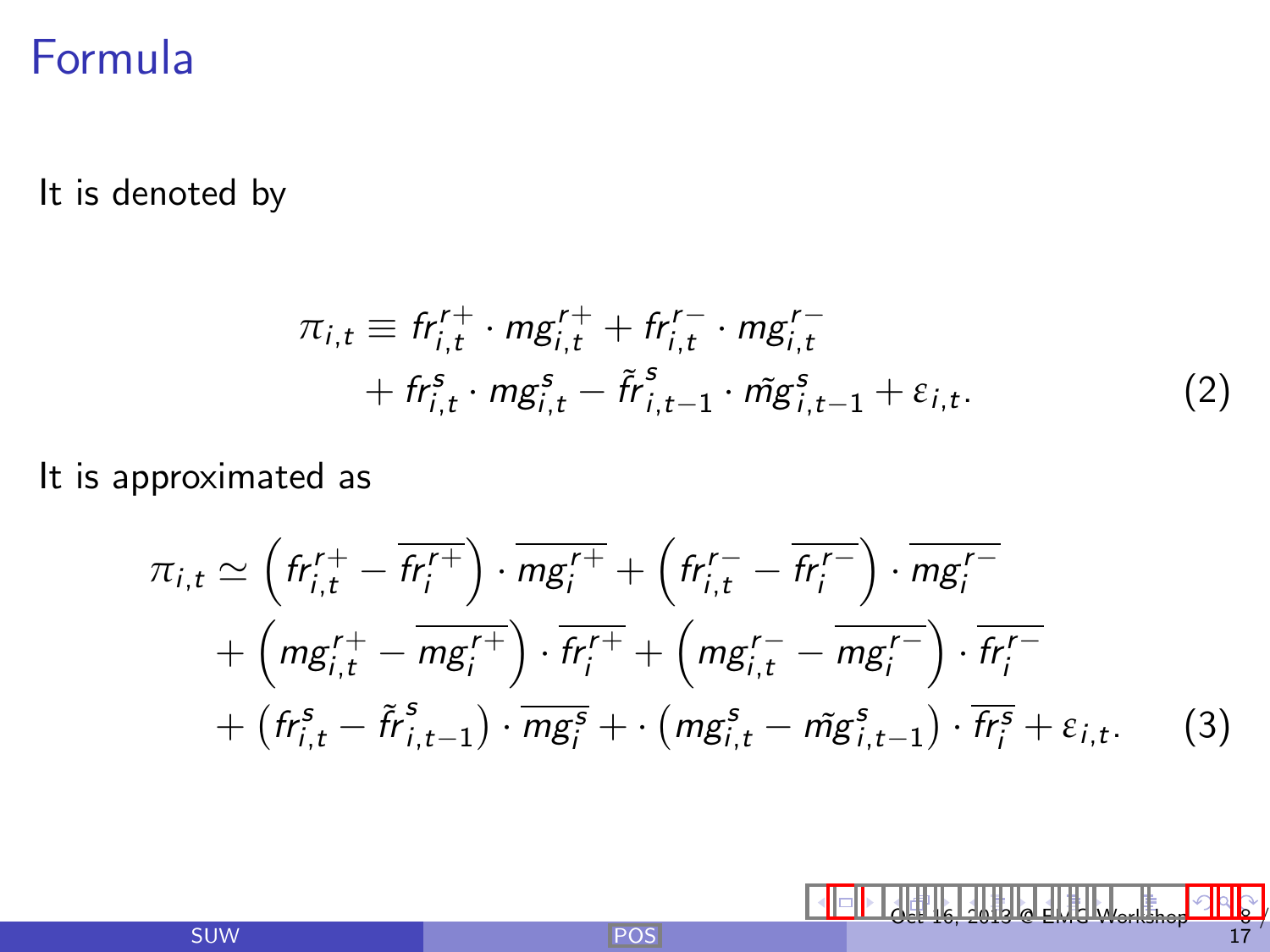### Interpreation

The inflation rate can be decomposed into 7 terms:

- **4** A deviation of the frequency of upward regular price change from its mean
- 2 A deviation of the frequency of downwardregular price change from its mean
- A deviation of the magnitude of upwardregular price change from its mean
- **4** A deviation of the magnitude of downwardrregular price change from its mean
- **6** A change in the frequency of temporary sales
- <sup>6</sup> A change in the magnitude of temporary sales
- **2** Residuals

We then aggregate this across 3-digit code items to derive the aggregate inflation rate and the aggregated contribution of each components to the aggregate inflation rate.

<span id="page-8-0"></span>[O](#page-7-0)[ct 1](#page-8-0)[6,](#page-9-0) [201](#page-0-0)[3 @](#page-16-0) [EM](#page-0-0)[G W](#page-16-0)[ork](#page-0-0)[shop](#page-16-0) 9 / 9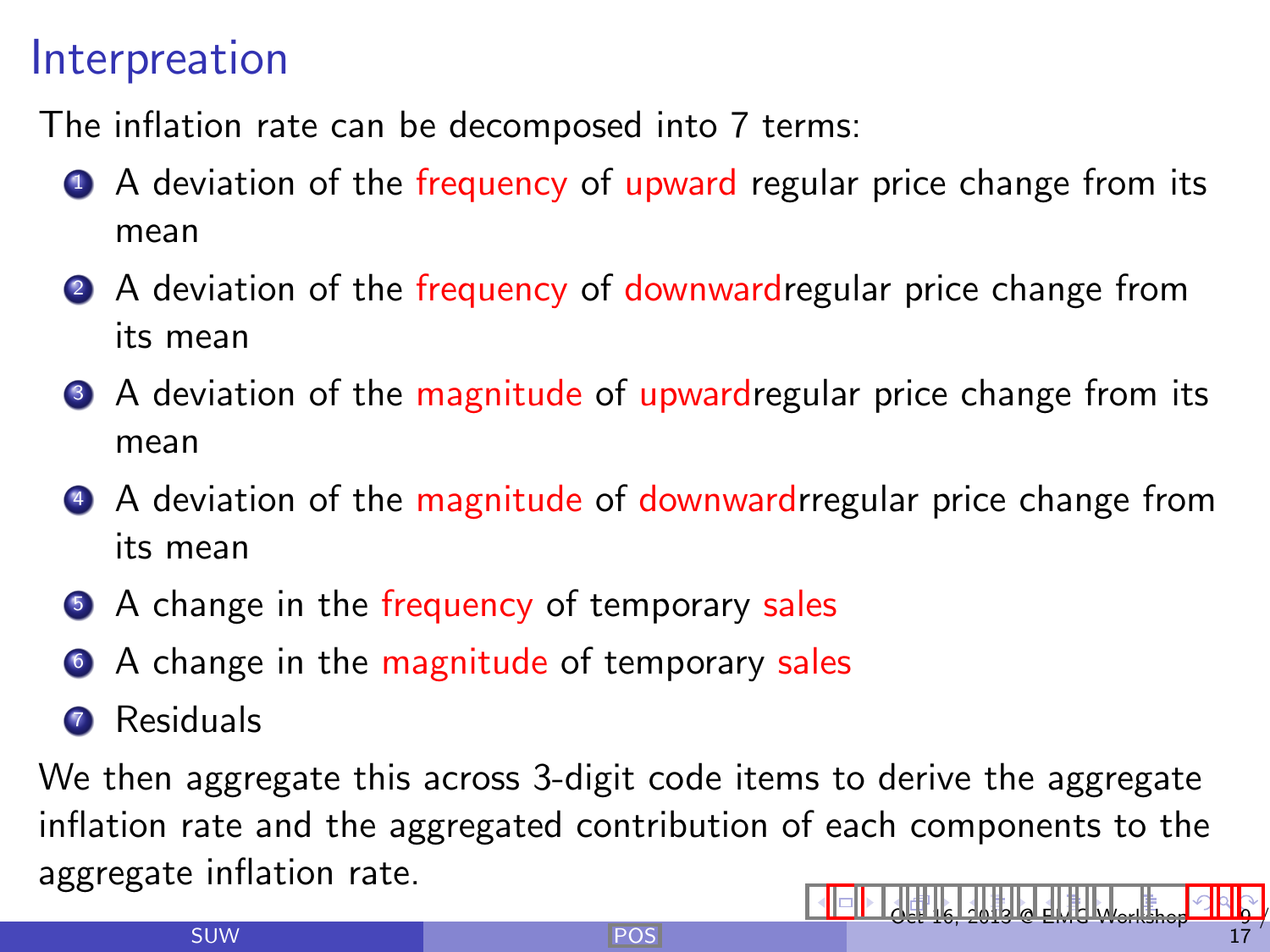## Decomposition 1

• Regular price frequency tracks well the path of the aggregate inflation.



A black solid line: the contribution of each component to the aggregated inflation rate depicted in a red solid line. All series in a 12-month backward moving sum.  $\leftarrow$   $\Box$ [Oc](#page-8-0)[t 16](#page-9-0)[,](#page-10-0) [2013](#page-0-0) [@](#page-16-0) [EMG](#page-0-0) [Wo](#page-16-0)[rks](#page-0-0)[hop](#page-16-0)

<span id="page-9-0"></span>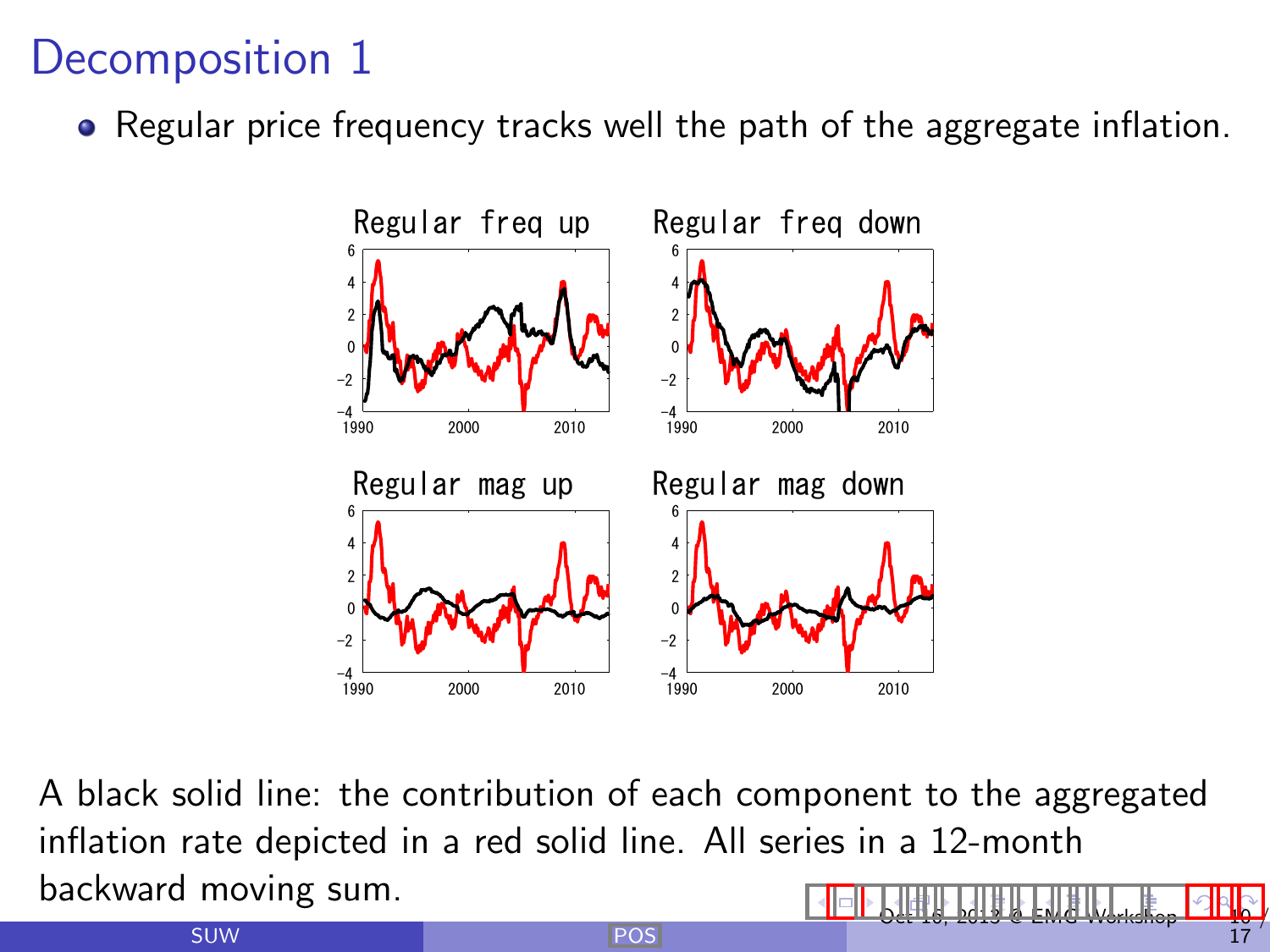### Decomposition 2

• Sales magnitude tracks well the path of the aggregate inflation.



A black solid line: the contribution of each component to the aggregated inflation rate depicted in a red solid line. All series in a 12-month backward moving sum.  $\leftarrow$   $\Box$ [Oc](#page-9-0)[t 16](#page-10-0)[,](#page-11-0) [2013](#page-0-0) [@](#page-16-0) [EMG](#page-0-0) [Wo](#page-16-0)[rks](#page-0-0)[hop](#page-16-0)

<span id="page-10-0"></span>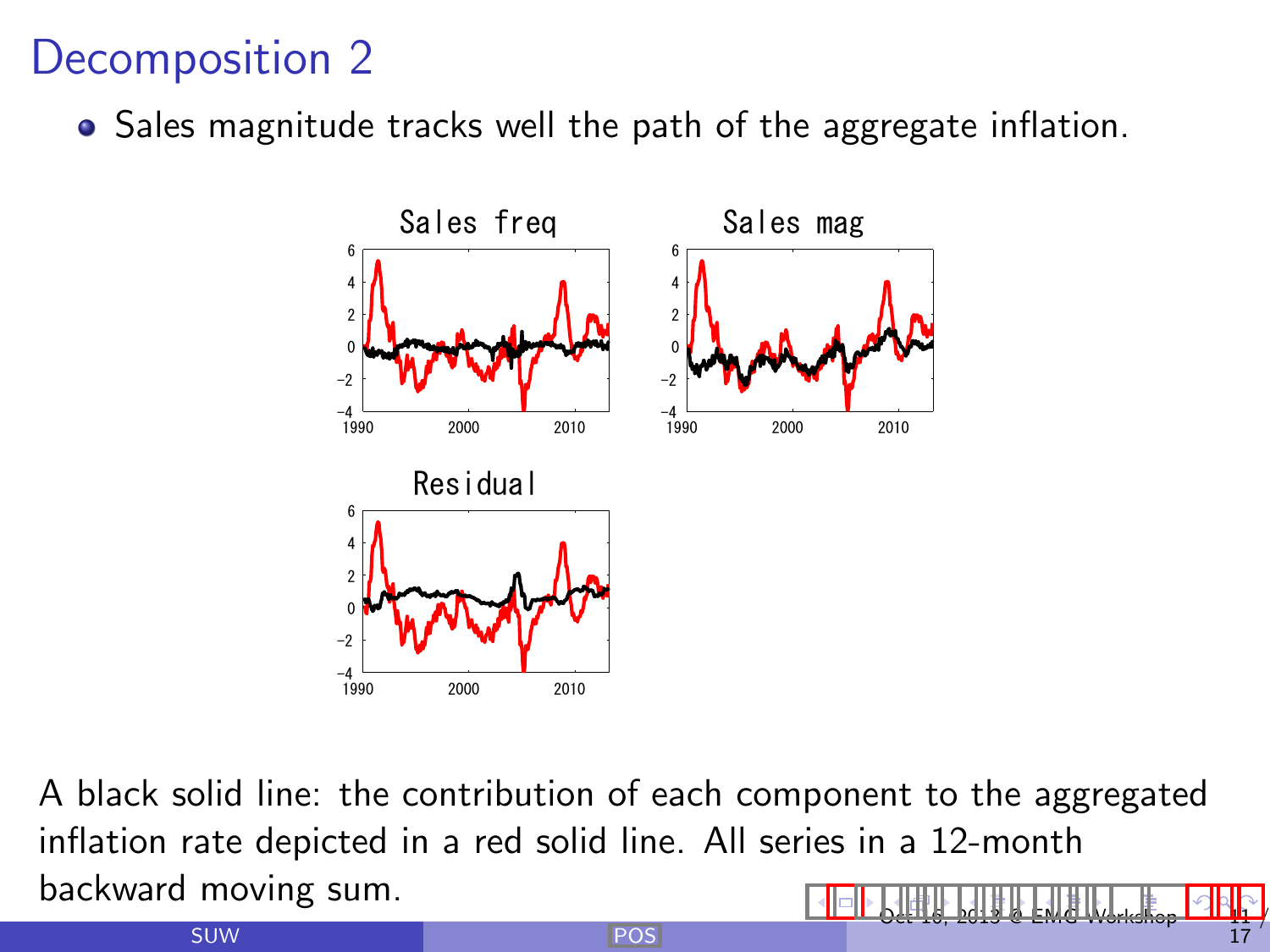## Variance Decomposition of POS Inflation Rate

- The frequency of downward regular price changes and the magnitude of temporary sales matter for the fluctuation of the inflation rate.
- When the aggregate inflation rate is higher (lower) than 0.5% (-0.5%), the frequency of upward (downward) regular price changes become increasingly important.

|                   | Total           | Regular   | Regular   | Regular   | Regular    | Sale      | Sale       | <b>Residuals</b> |
|-------------------|-----------------|-----------|-----------|-----------|------------|-----------|------------|------------------|
|                   | (POS            | frequency | frequency | magnitude | magnituide | frequency | magnituide |                  |
|                   | inflation rate) | up        | down      | up        | down       |           |            |                  |
| Posted price      | 100             | 10.8      | 24.1      | $-0.5$    | 1.8        | 26.1      | 36.7       |                  |
| when $\pi > 0.5$  | 100             | 43        | 3.1       | $-0.5$    | 1.5        | 28.8      | 40.2       | $-16.1$          |
| when $\pi < -0.5$ | 100             | 5.1       | 22.2      | 1.5       | 0.3        | 29        | 38.1       | 4.7              |
| Regular price     | 100             | 30.7      | 63.4      | 2         | 3.8        | -         |            |                  |
| when $\pi > 0.5$  | 100             | 69.9      | 18.6      | 5.4       | 6.1        |           |            |                  |
| when $\pi < -0.5$ | 100             | 14.4      | 76        | 8.4       | 1.2        |           |            |                  |
|                   |                 |           |           |           |            |           |            |                  |

<span id="page-11-0"></span>[Oc](#page-10-0)[t 16](#page-11-0)[,](#page-12-0) [2013](#page-0-0) [@](#page-16-0) [EMG](#page-0-0) [Wo](#page-16-0)[rks](#page-0-0)[hop](#page-16-0) 12 / 17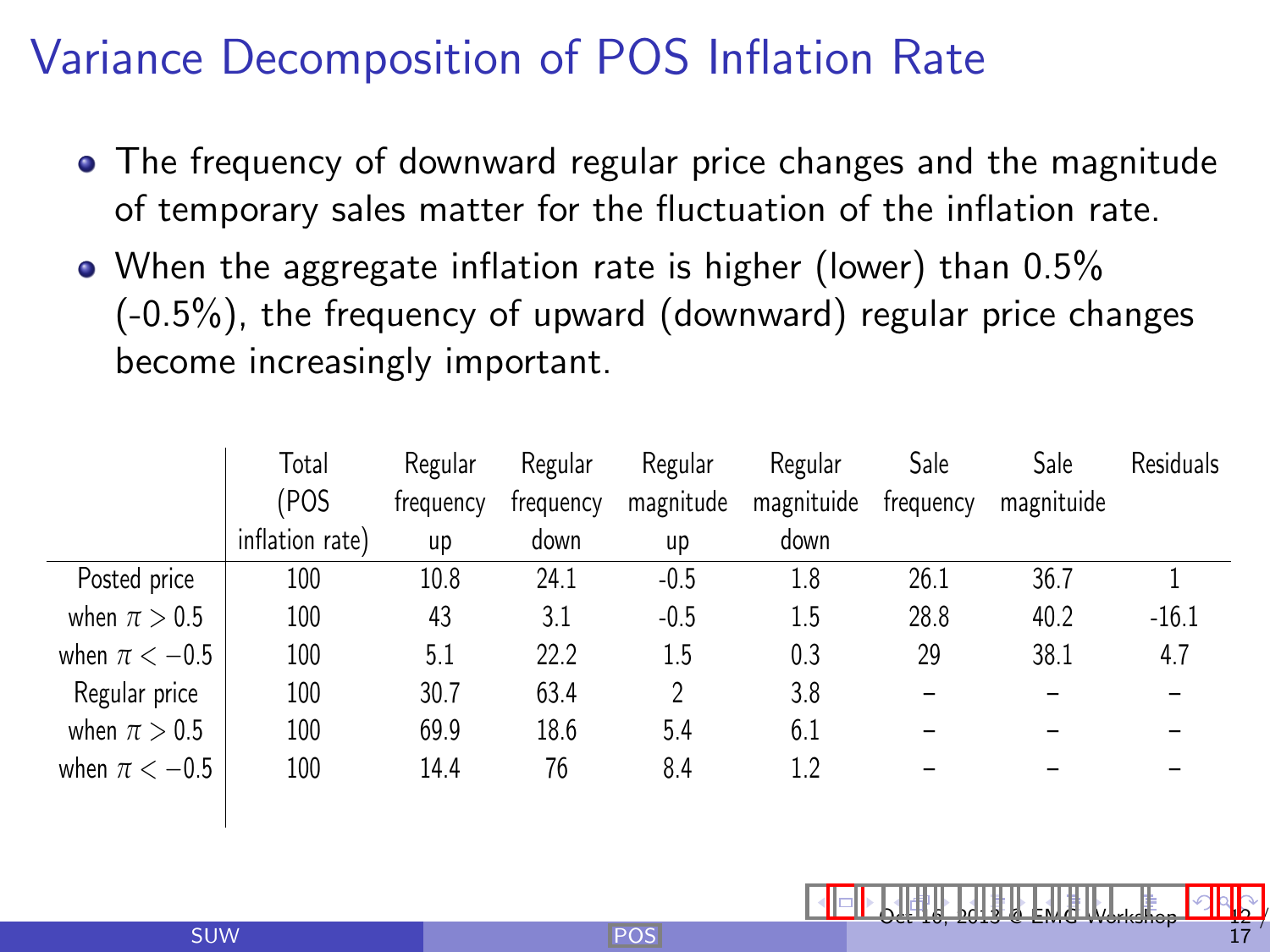# Correlation with Macro Variables

<span id="page-12-0"></span>[Oc](#page-11-0)[t 16](#page-12-0)[,](#page-13-0) [2013](#page-0-0) [@](#page-16-0) [EMG](#page-0-0) [Wo](#page-16-0)[rks](#page-0-0)[hop](#page-16-0) 13 / 17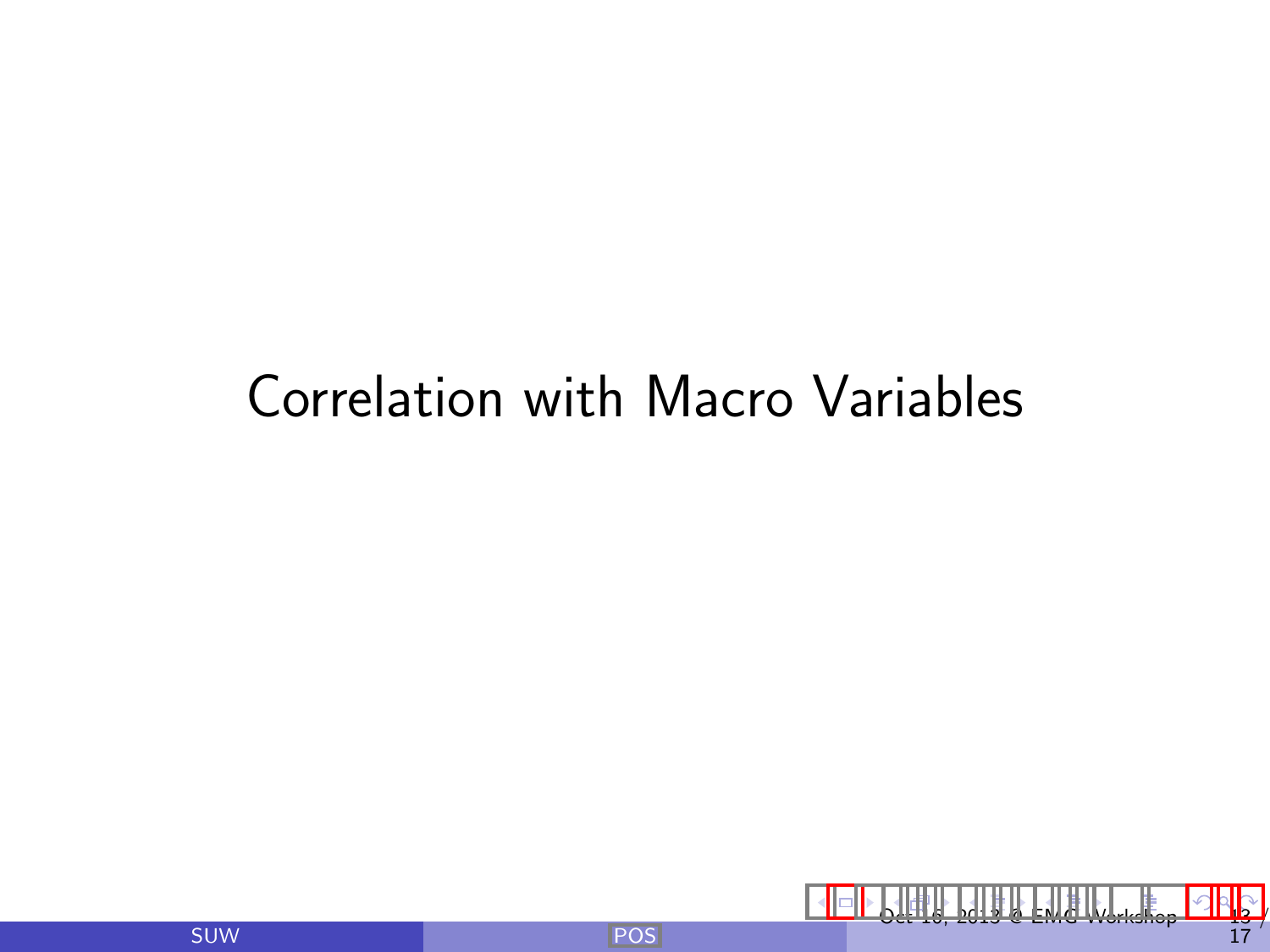## Fraction Explained by Principal Components

- We examine whether fluctuations are driven by common or idiosyncratic shocks.
- We draw the three largest principals among a certain historical time-series of 3-digit code items (around 100) and calculate the fraction explained by them.
- In particular, the frequency of downward regular price changes and the frequency of temporary sales have higher dependence on common shocks.

|                       | Total           | Regular   | Regular   | Regular   | Regular    | Sale      | Sale       | Residuals |
|-----------------------|-----------------|-----------|-----------|-----------|------------|-----------|------------|-----------|
|                       | (POS            | frequency | frequency | magnitude | magnituide | frequency | magnituide |           |
| $\frac{0}{0}$         | inflation rate) | up        | down      | up        | down       |           |            |           |
| 1st principal         | 11.6            | 13.8      | 20.4      | 13.2      |            | 19.7      | 8.3        | 14.1      |
| 1st to 2nd principals | 19.4            | 21.9      | 32.3      | 22.1      | 18.7       | 29.4      | 16.4       | 25.4      |
| 1st to 3rd principals | 26              | 29.1      | 40.6      | 29.5      | 24.6       | 37.2      |            | 32.4      |

<span id="page-13-0"></span>[Oc](#page-12-0)[t 16](#page-13-0)[,](#page-14-0) [2013](#page-0-0) [@](#page-16-0) [EMG](#page-0-0) [Wo](#page-16-0)[rks](#page-0-0)[hop](#page-16-0)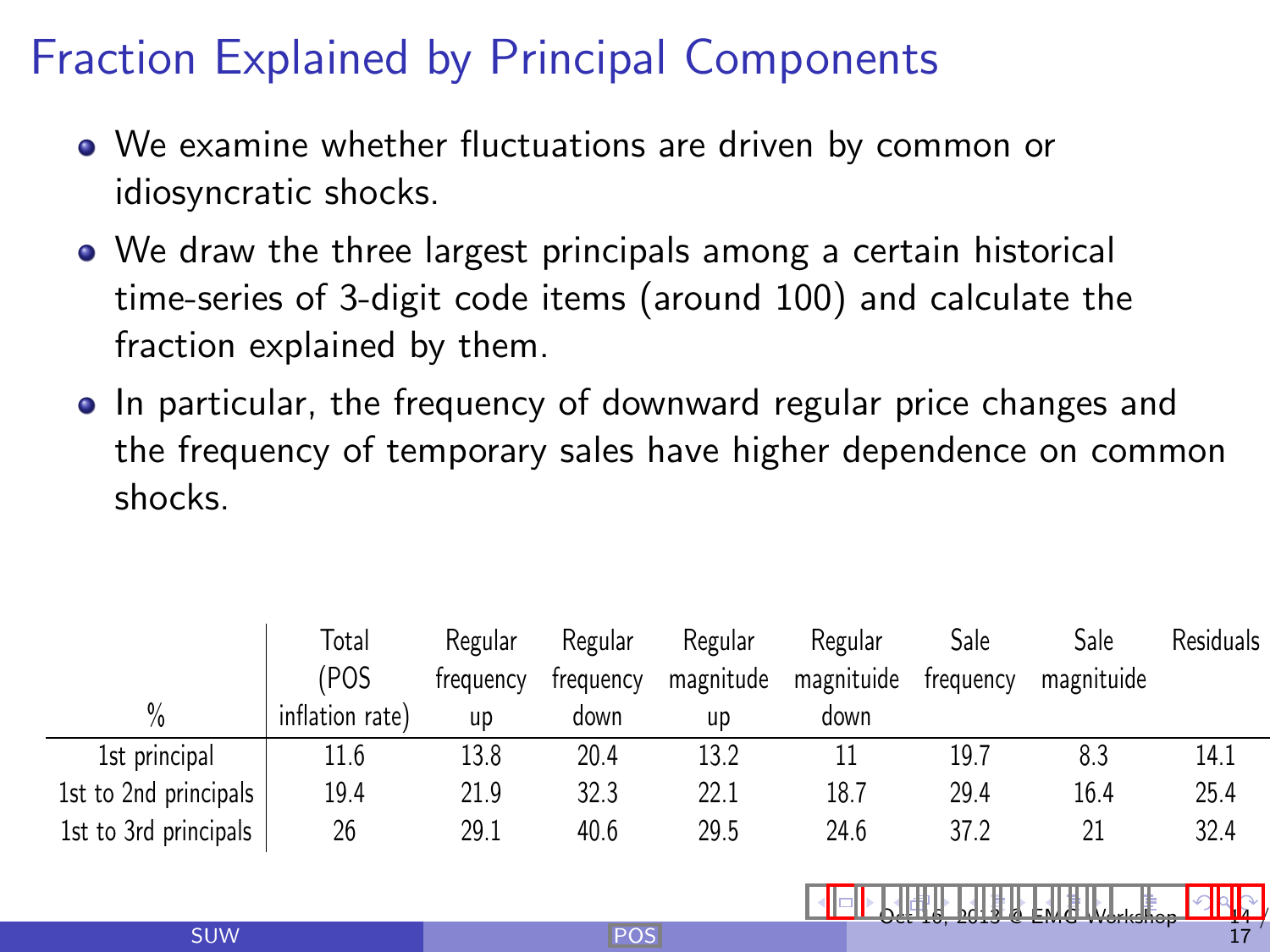## Correlation with Macro Variables

| Aggregate                                                                       | Total           | Regular   | Regular   | Regular   | Regular    | Sale      | Sale       | <b>Residuals</b> |
|---------------------------------------------------------------------------------|-----------------|-----------|-----------|-----------|------------|-----------|------------|------------------|
|                                                                                 | (POS            | frequency | frequency | magnitude | magnituide | frequency | magnituide |                  |
|                                                                                 | inflation rate) | up        | down      | up        | down       |           |            |                  |
| POS inflation rate                                                              | $1**$           | $0.66**$  | $0.53**$  | $-0.09$   | $-0.09$    | $-0.06$   | $0.53**$   | $-0.07$          |
| CPI inflation rate                                                              | $0.63**$        | $0.54**$  | $0.36*$   | $-0.37*$  | 0.27       | 0.02      | 0.14       | $-0.19$          |
| Unemploy rate                                                                   | $-0.2$          | $-0.37*$  | $-0.12$   | 0.26      | $-0.24$    | 0.29      | 0.13       | 0.16             |
| Hours worked                                                                    | 0.25            | $0.43**$  | 0.29      | 0.2       | $-0.09$    | $-0.36*$  | $-0.36*$   | $-0.24$          |
| Industrial production                                                           | 0.28            | $0.36*$   | 0.27      | $-0.12$   | 0.13       | $-0.02$   | $-0.29$    | $-0.17$          |
| Leading index                                                                   | 0.01            | 0.17      | 0.14      | 0.1       | 0.03       | 0.08      | $-0.45**$  | $-0.24$          |
| Coincident index                                                                | 0.28            | $0.40**$  | 0.32      | 0.07      | 0.12       | $-0.20$   | $-0.36*$   | $-0.22$          |
| Lagging index                                                                   | 0.29            | $0.43**$  | 0.20      | $-0.30$   | 0.29       | $-0.42**$ | $-0.11$    | $-0.13$          |
| Base money change                                                               | 0.14            | $-0.12$   | 0.17      | 0.29      | $-0.25$    | $-0.08$   | $0.40*$    | $-0.12$          |
| Call rate                                                                       | $0.44**$        | $0.56**$  | $0.43**$  | $-0.25$   | 0.17       | $-0.41**$ | $-0.29$    | $-0.19$          |
| 10yr rate                                                                       | 0.26            | $0.57**$  | 0.16      | $-0.01$   | 0.04       | $-0.19$   | $-0.44**$  | $-0.24$          |
| $**$ and $*$<br>represent 5% and 10% significance, respectively. All series are |                 |           |           |           |            |           |            |                  |
| filterd by Rayter King band pace filter                                         |                 |           |           |           |            |           |            |                  |

<span id="page-14-0"></span>[Oc](#page-13-0)[t 16](#page-14-0)[,](#page-15-0) [2013](#page-0-0) [@](#page-16-0) [EMG](#page-0-0) [Wo](#page-16-0)[rks](#page-0-0)[hop](#page-16-0) 15 / 17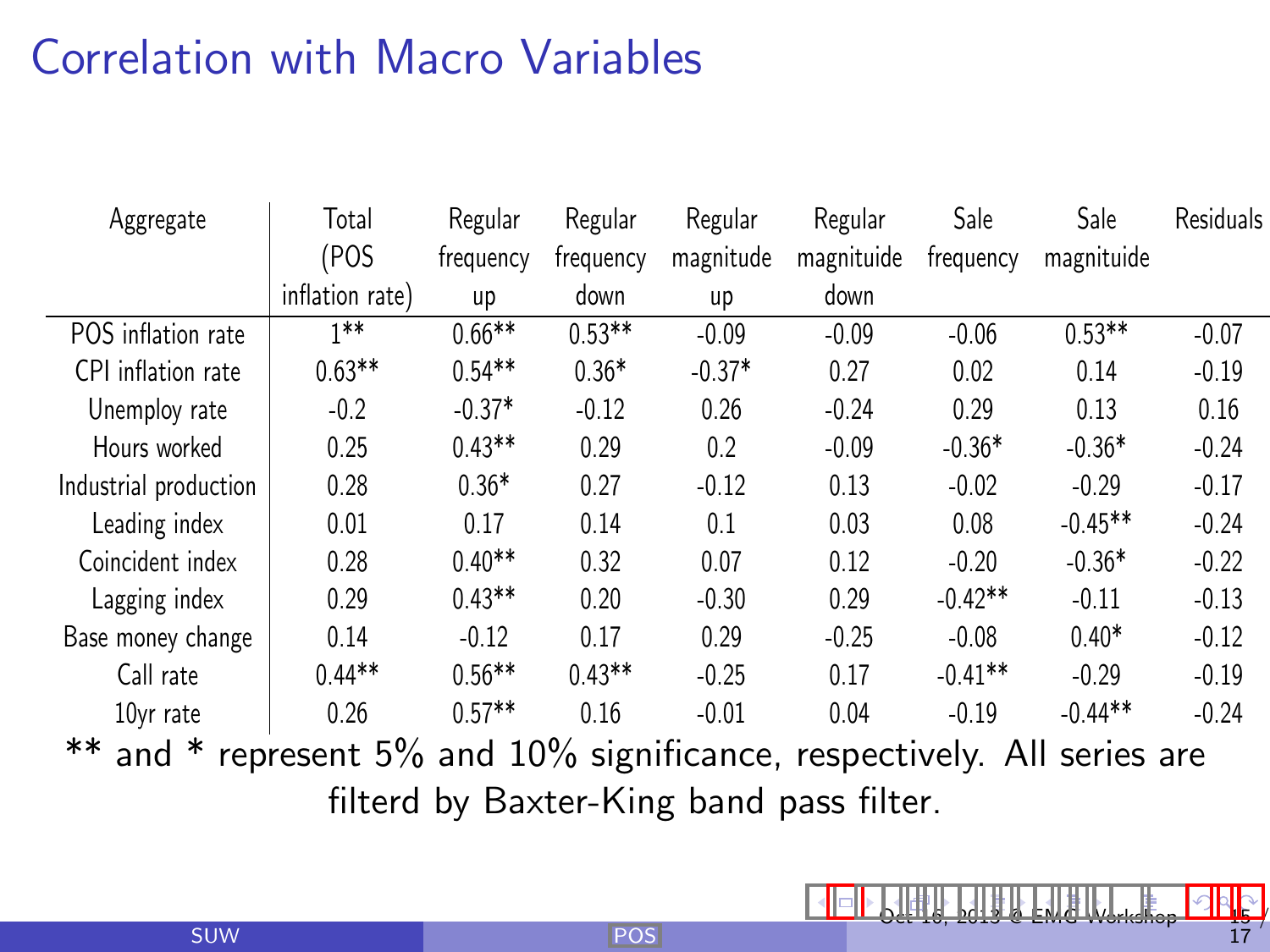- Regular-price frequency components
	- $\triangleright$  The frequency of upward regular-price revisions is significantly correlated with other macro variables, namely, the unemployment rate, hours worked, the lagging index as well as the call rate and the 10-year rate.
	- $\triangleright$  When the economy is in a boom, the labor market is tightened and retailers raise their prices by raising the frequency of upward regular-price revisions.
- Sale price components.
	- $\triangleright$  The frequency of sales is negatively correlated with the lagging index.
	- $\triangleright$  When the economy is in a boom (recession), the frequency of sales goes down (up). In particular, labor market conditions appear to influence retailers' temporary sale decisions.
	- $\triangleright$  One rationale is that increased unemployment rates or decreased hours worked reduce the disutility of households from bargain hunting activity, and retailers react to this by raising their sale frequency.

<span id="page-15-0"></span>[Oc](#page-14-0)[t 16](#page-15-0)[,](#page-16-0) [2013](#page-0-0) [@](#page-16-0) [EMG](#page-0-0) [Wo](#page-16-0)[rks](#page-0-0)[hop](#page-16-0) 16 / 17